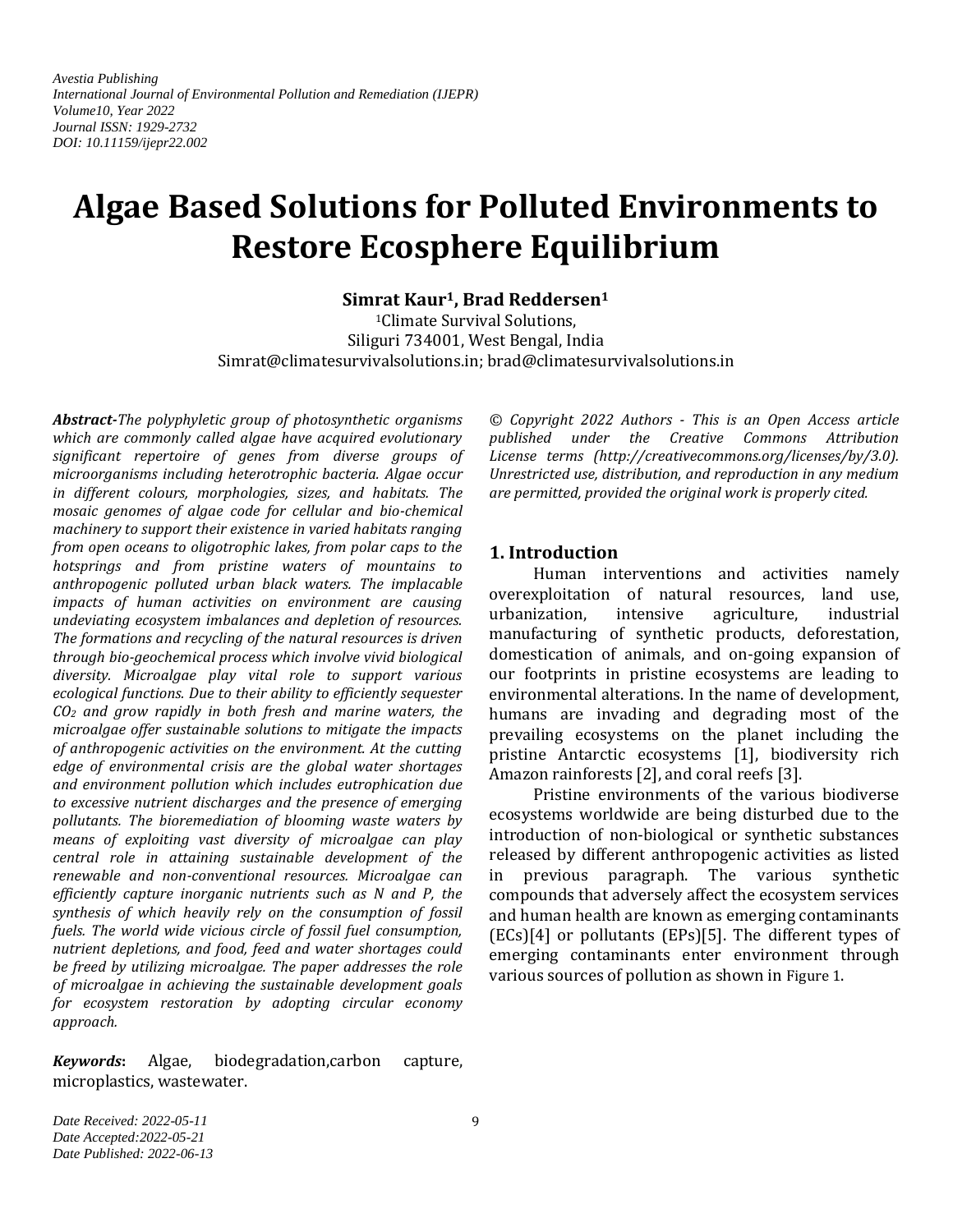

<span id="page-1-0"></span>Figure 1. The various sources of pollution and types of emerging contaminants released from those sources.

Humans have been exploiting natural reserves and resources to meet their rapidly diversified demands for natural and synthetic products. The agriculture, forestry, livestock and aquaculture products are overproduced at environmental cost, yet we face worldwide food shortages. Ever increasing demands of humanity for food, shelter, clothing and agro raw materials are met through unsustainable nutrient intensive production systems which not only deplete mineral ores but consistently degrade the natural ecosystems and environment. The intensive use of synthetic fertilizers, pesticides and other toxic agrochemicals in monoculture agriculture production systems generate harmful run-off wastewaters. . The nutrient loaded wastewaters from agro-livestock are most often discharged into the natural water bodies leading to eutrophication and the distortion of natural biotic assemblages. The imbalance between N and P levels in run-off discharges into the lakes due to inadequacy of upstream wastewater treatment process cause unbiased growth of toxin producing cyanobacterial species[6]. Additionally, the wastewater discharges from animal husbandry contain variety of antibiotics and antibiotic resistance genes that interfere with human health through propagation of pathogenic microbes [7].

The industrial production of these synthetic compounds and agro-chemicals rely on the combustion of non-renewable energy resources such as coal, crude oil and gasoline which further emits a class of persistent organic pollutants namely polycyclic aromatic hydrocarbons (PAHs). The European Environment Agency (EEA) provides differential PAHs emissions from various sectors of the economy in EEA member

countries [8] as represented in [Figure 2](#page-1-1). PAHs are also naturally synthesised by organisms and have been circulating through biogeochemical cycles for millions of years. Their widespread distribution in the marine environments due to anthropogenic pollution and oil spills is mainly controlled through microbial degradation and mineralisation [9]. Bacteria, fungi and algae play significant roles in the PAH degradation and its removal from the marine sediments [9].<br> $35.5\%$ 



<span id="page-1-1"></span>

As major primary producers in the aquatic ecosystems, the microalgae play important role in the fate of PAH in water bodies. Various forms of PAHs such as naphthalene, phenanthrene, anthracene and benzopyrene get metabolized and transformed by the enzymatic machinery of different strains of cyanobacteria and green microalgae namely *Oscillatoria* sp., *Agmenellum quadruplicatum*,*Selanastum capricornutum*, *Scenedesmus acutus* and *Ankistrodesmus braunii*, *Chlorella vulgaris*, *Scenedesmus platydiscus*, *Scenedesmus quadricauda*, *Prototheca zopfii* and diatom species *Skeletonema costatum* and *Nitzschia* sp[10].

The synthesis of different kinds of synthetic chemicals, compounds and raw materials in manufacturing units or industries further pollute every component of the biosphere namely hydrosphere, lithosphere and atmosphere. The industrial pollution release various xenobiotic compounds some of which belong to class of endocrine disrupting chemicals which can resemble key hormones [11].Toxic phenolic compounds such as Bisphenol-A (BPA) cause ecological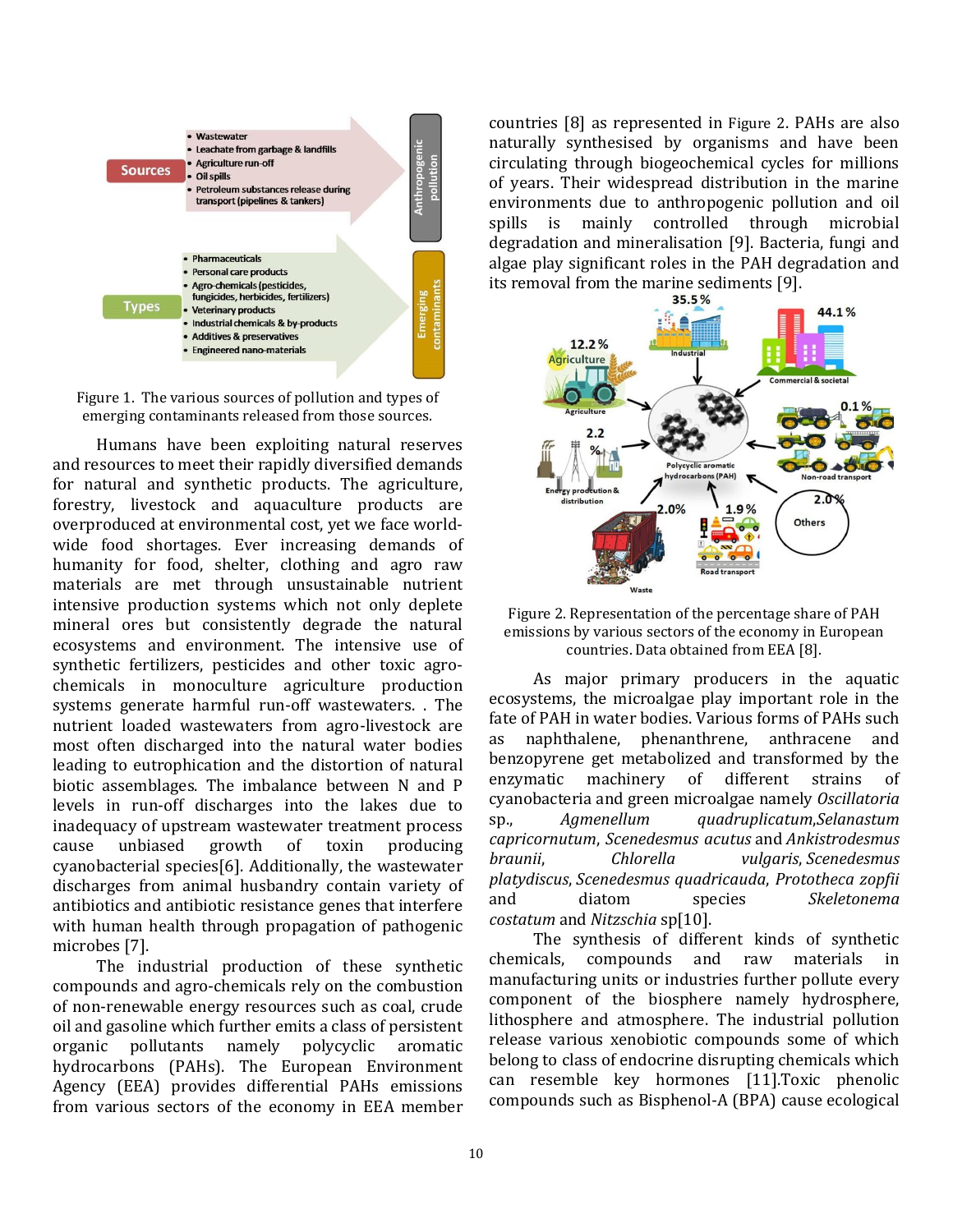destabilization by interfering with the reproductive growth and development of the freshwater and marine fauna including the edible fish (Tilapia)[11].This affects both the quality and quantity of aquaculture produce. Through trophic magnification, these environmental pollutants enter human bodies and alter the endocrine system which affects our well being. For example BPA, an ingredient of poor grade plastics and packaging materials is an emerging pollutant which can bind to the estrogens receptors to activate the genes associated with proliferation of breast cancer cell lines [12].

The excessive nutrient loadings and leaching of the toxic xenobiotic compounds into the lithosphere and hydrosphere distort the microbial and other biotic assemblages causing ecosystem disturbances. The disequilibrium in the physical environment, particularly in the atmosphere due to release of thermogenic gases and other chemically active air pollutants has far reaching planetary consequences such as the climate change, global warming, and increase penetration of UV radiations due to damage to the stratospheric ozone.

Various physio-chemical methods and technologies are being developed to minimise the risks associated with environmental pollutants. Principally, three approaches viz adsorption, photo-catalytic degradation and membrane process are adopted for the development of various physio-chemical methods of treatment which are filtration (ultra and nano), advanced oxidation processes, reverse osmosis, adsorption using activated carbon and other porous materials [13], [14].

Solutions offered by the conventional methods are both expensive and rely on the use of exhaustible and non-renewable resources; thus they are deemed unsustainable. On the other hand, bioremediation is safe, renewable, environment friendly and sustainable option towards mitigating the impacts of almost all types of environment degrading agents such as antibiotics, phenolic based xenobiotic compounds, green house gases and microplastics.

In this paper, we have presented various examples to highlight the importance of algae in biodegradation of environment pollutants. The paper also present phycoremediation (algae based bioremediation) as a sustainable biotechnological approach towards realising the green circular economy by minimising the carbon and water footprints.

# **2. Related Work**

Based on physical and chemical properties, the EPs are categorised into three different groups namely persistent organic and more polar compounds (PAHs, pesticides, pharmaceuticals, industrial chemicals), inorganic compounds such as nutrients and heavy metals, and particulate contaminants like nanoparticles and microplastics[5]. The EPs occur in the environment through on-site leaching of pesticides, fertilizers and herbicides into the soil and through wastewater discharges. Unless the EPs undergo considerable biodegradation and transformation, their presence in the environment is concerning. The non-biological technologies for pollution mitigation are expensive, rely on non-renewable resources and are therefore unsustainable. Most importantly, the implementation of advanced physio-chemical technologies for pollutant degradation or transformation on global scale is unrealistic as these are unaffordable for many developing countries. Alternatively, the biological resources which are cosmopolitan and are abundantly available everywhere on the globe act as nature's own strategy for mitigating the effects of EPs on ecosystem functioning.

Algae represent suitable bio resource for tackling various forms of environment pollution as algae have evolved through the pre life-supporting oxidising environments of the Earth. Algae converted Earth's reducing environment to an oxidising one and thus supported the evolution of biodiversity on the planet. Algae are polyphyletic group of organisms which are predominantly photosynthetic and are bio-structurally equipped to transform quantum energy to various forms of biomolecules using  $CO<sub>2</sub>$  and some form of water. Algae are among the oldest group of organisms which have evolutionary evolved and possess vivid diversity in terms of shape, size, colour and habitats.

The various ways in which algae support the restoration of ecosystems and environment are:-

i) Sequestration of  $CO<sub>2</sub>$  and capture of other flue gases

ii) Nutrient recovery from wastewaters

iii) Provide oxygen to the aquatic biota

iv) Algal blooms are potential carbon and nutrient sink in ocean ecosystems

v) Biodegradation of various EPs

vi) Biodegradation of microplastics

vii) Renewable alternative to fossil fuels and petrochemical products

viii) Support organic farming and form biofertilizer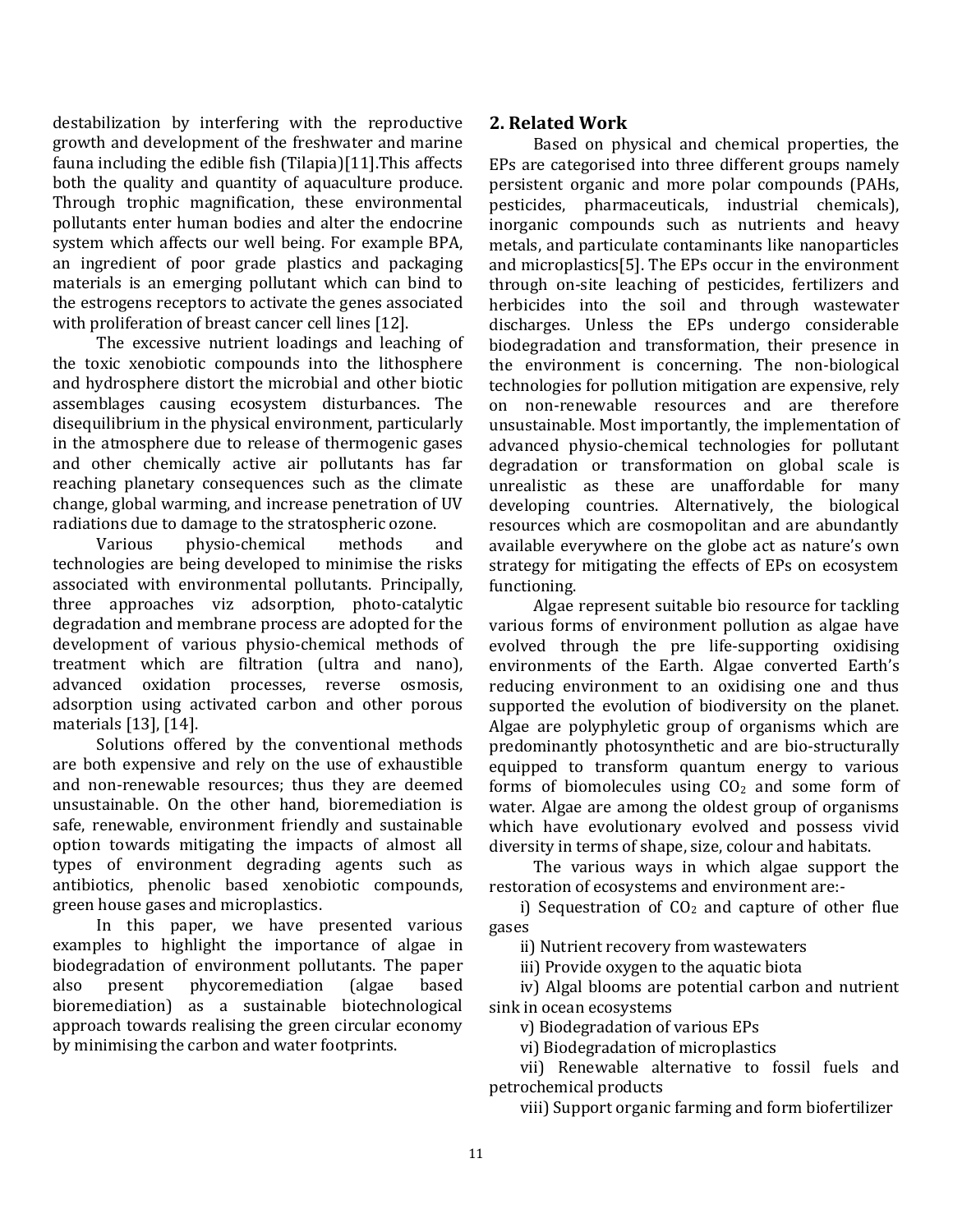ix) Algae are biomonitoring tool for detection of pollutants and heavy metals

Certain heavy metals such as  $Hg^{2+}$ , Cr<sup>6+</sup>, Cd<sup>2+</sup> and Pb2+ inhibit the photosynthetic activity and so the oxygen evolution by algae. A rapid and suitable heavy metal test kit is formed using microalga *Chlorella vulgaris* in which the toxicity of heavy metals (in terms of concentration) in water sample is assessed through oxygen evolution by alga [15].

# **3. Mitigation of Plastic Pollution**

Water scarcity is the pressing environment issue affecting all living beings inhabiting air, water or land. The report from United Nation Meteorological Organization suggests that by 2050 over half the world's population would not have access to enough potable water. Along with climate change impacts, the freshwater ecosystems are being endangered by the water pollution due to toxic compounds and physical debris including the microplastics. Microplastics of less than 5mm create incessant floating habitats for the various types of microorganisms (including toxin producing microbes) in the freshwater ecosystems which is termed as plastisphere [16]. Apart from biotic interactions, the microplastics also form sorption matrix for toxic hydrophobic chemicals including pesticides, polychlorinated biphenyls and PAHs [17].

In absence of any technological interventions for the physio-chemical treatments of the natural water bodies, the fate of plastic pollution in aquatic habitats is vastly determined by the biofouling of plastic by degrading bacteria, fungi and algae. Different types of synthetic polymers such as Low Density Polyethylene (LDPE), Polyproplene (PP) and Polyethylene Terephthalate (PET) provide substrate for the formation of biofilms. The microorganisms associated with biofilms potentially degrade the plastic surfaces and alters its buoyant properties which ultimately leads to the sinking of decayed plastic particles to the bottom or aphotic zones of the water bodies. Among algae, the colonisation of different types of plastics by cyanobacteria simultaneously allow the fixation of free nitrogen in aphotic and photic environments [18].

Microalgae exhibit vast habitat diversity and within aquatic habitats, the distribution of different species of algae form various niches associated with physio-chemical factors such as nutrients, presence of grazers, and distribution of light. Therefore, the algal assemblages in aphotic and photic environments of the water bodies show considerable variations. For

example, the plastisphere in aphotic zones have higher abundance and diversity of pennate (biliateral symmetry) diatom species which are well adapted to low light and high Si concentrations [18].

Microalgae naturally inhabit surfaces of plastic sheets found in polluted aquatic bodies and wastewaters. Many research studies have been conducted on the microalgae derived from the naturally occurring algal flora on anthropogenic materials. Some of the dominant microalgae species found in plastisphere are *Scenedemus dimorphus*, *Anabaena spiroides*, and the diatom *Navicula pupula*[19]. The filamentous blue green alga *Anabaena spiroides* form mucilaginous films and cavity on the surfaces of low density polyethylene sheet that effectively degrade structure of the polymer [19]. The biodegradation by microalgae significantly decrease the weight percentage of carbon in LDPE, making it brittle and prone to fragmentation [20]. Biochemically, the colonisation and further biodegradation of plastics is triggered by secretion of extracellular polysaccharides and exoenzymes by microalgae species particularly cyanobacteria and diatoms. The production of ligninolytic and exopolysaccharides by plastisphere algae assist plastic degradation process upon adhesion onto the surfaces.

Algae colonize LDPE surfaces in multiple ways. For examples, the cyanobacteria *Dolichospermum spiroides, Phormidium lucidum* and *Oscillatoria subbrevis* colonize LDPE respectively through formation of cavities, erosion and pit formation. The filament forming green alga *Uronema africanum* obtained from highly urbanized freshwater lake eroded the LDPE surface by forming abrasions, grooves and ridges to initiate the process of phototrophic biodegradation[21].Various degraded products such as saturated fatty acids, carboxylic acid, esters, nitro compounds and amino groups which are formed due to the enzymatic activity represent the key determinants to assess the *in-situ* process of LDPE biodegradation[21].

Plastic pollution is not only restricted to water bodies and landfills, rather the production of synthetic plastics which rely on fossil fuels further cause green house gas emissions causing air pollution. The replacement of plastic with algal feedstock thus offers dual mitigation strategy to combat both pre- and post manufacturing environmental pollution. Although agriculture biomass is one of the proponents for bio plastics, the bio-based plastics from potato and corn are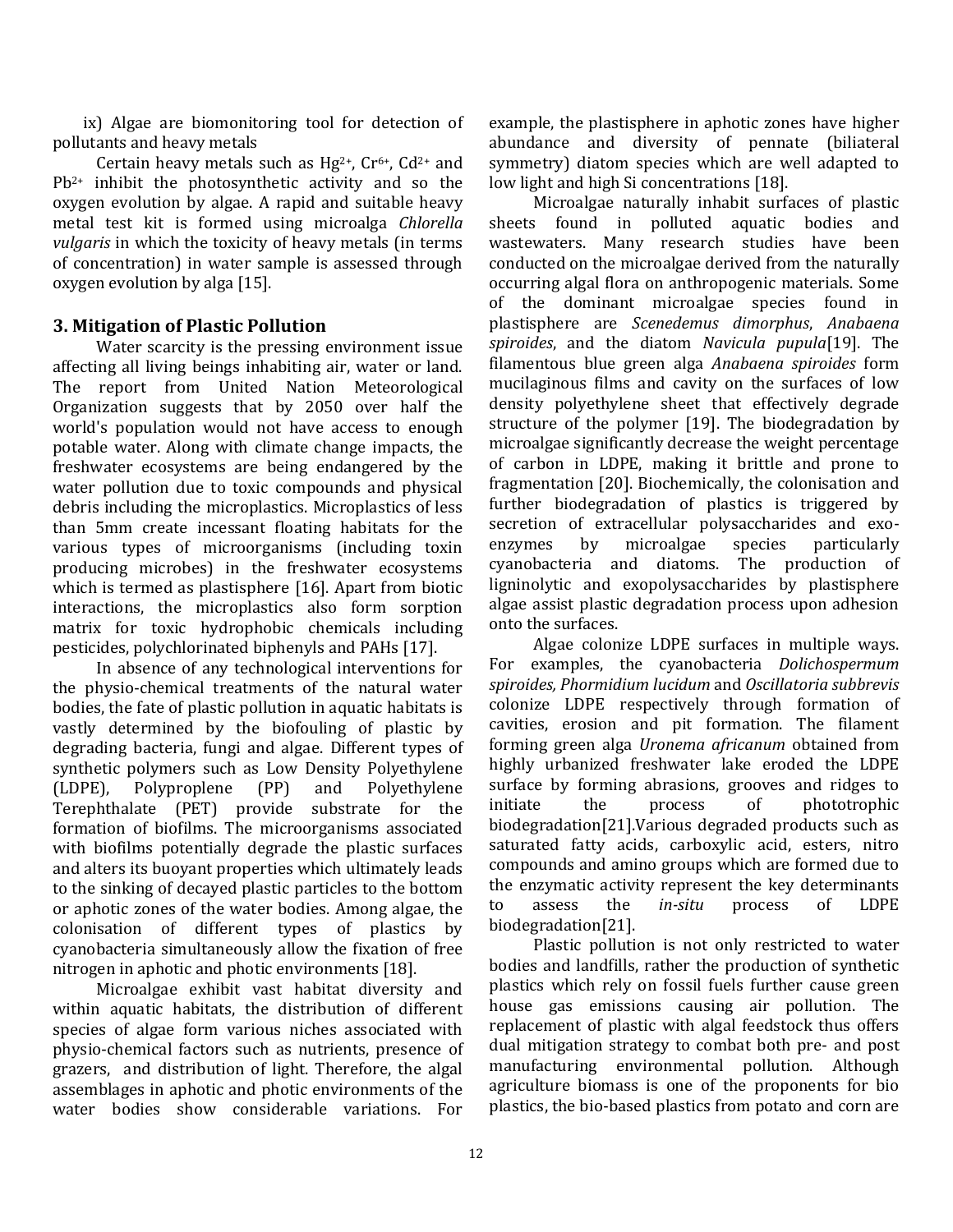unsustainable as they compete with food crops for land, water and nutrients resources which would potentially create worldwide food insecurity, change in land use, water pollution and scarcity. Alternatively, variety of biopolymers can be derived sustainably from the algae thriving in diverse habitats such as fresh and wastewaters (bluegreen and green microalge) and marine ecosystems (seaweeds) [Figure 3.](#page-4-0)



<span id="page-4-0"></span>Figure 3. Macromolecules produced by different groups of algae provide eco-friendly feedstock for biopolymers.

Examples of bio-polymer derived from cyanobacteria and algae are Poly Hydroxy Butyrate (PHB) most promising non-petrochemical plastics which is biodegradable with biocompatible (for complete biodegradation) and thermoplastic (to enhance usage value) properties. Polyhydroxyalkanoates (PHAs) are the natural polyester comprising of the hydroxy-alkanoic acids units, with properties similar to petroleum plastic which are produced as a reserve source of carbon and energy that get accumulated within the microalga cell[22]. The species of cyanobacteria under several specific cultivation conditions efficiently synthesize PHB and its copolymer polyhydroxybutyrate-covalerate (PHB-HV) [23].

## **4. Algae Production Systems Support Decarbonised Bio-Economies**

The agriculture sector requires massive inputs of nitrogenous fertilizers, the synthesis of which is energy intensive process requiring fossil fuels. In addition, the nitrate fertilizers applied in the agricultural field are often under utilized by the crops and large proportions are lost as Nitrous oxide  $(N_2O)$  and  $N_2$  due to denitrification by bacterial communities to the

atmosphere and remaining get leached to the ground waters[24]. Furthermore, the emissions of nitrogen compounds originating as byproducts of nitrate fertilizers persists in air, causing depletion of stratospheric and tropospheric ozone and production of other fine pollutants which have serious impacts on the terrestrial biodiversity and human health[25].

The remediation of green house gases (GHGs), particularly  $CO<sub>2</sub>$  is obligatory to mitigate the effects of global warming and climate change which have become planetary crisis.  $CO<sub>2</sub>$  is one of the potent greenhouse gases which remains accumulated in the atmosphere over longer periods, and any non-zero emission would further elevate it in the atmosphere. Some possible methods to address increasing  $CO<sub>2</sub>$  in environment include industrial recycling, compressing it into the ocean floor, replacing fossil fuels with solar energy and planting trees. The technological methods and innovations have huge carbon, water and other environmental footprints. Planting trees is expensive, require vast fertile lands, massive inputs of nutrients, and most importantly it take years to establish a carbon negative terrestrial forest ecosystems. Phycoremediation of GHGs via algae have following advantages i) abundance across the globe; ii) cost effective, renewable and sustainable; iii) co-produce useful commodities, iv) tolerate harsh and fluctuating environmental conditions such as temperature, pH and salinity and v) possess unique biological machinery to capture  $CO<sub>2</sub>$  and other noxious gases. The various steps involved in implementation of Phycoremediation process which determine the efficacy of algae to act against the target chemicals include i) identification of widely distributed aquatic algae species; ii) toxicity assays on algae to determine the lethality of various groups of harmful chemicals; iii) screening of tolerant species; iv) capabilities of tolerant species to remove and biodegrade target chemicals; and v) understanding the mechanisms by which these biological systems decontaminate the harmful chemicals.

Additionally, use of algae address issues of environment pollution by offering multiple solutions such as nutrient recovery through wastewater cultivation with industrial waste  $CO<sub>2</sub>$ , use of sea water for marine microalgae and cultivation of seaweeds. The use of marine algae or seaweeds and extremophilic species is the only viable option to combat the effects of climate change on changing environment and ecosystems. For example, the rising sea levels associated with climate change impact the coastal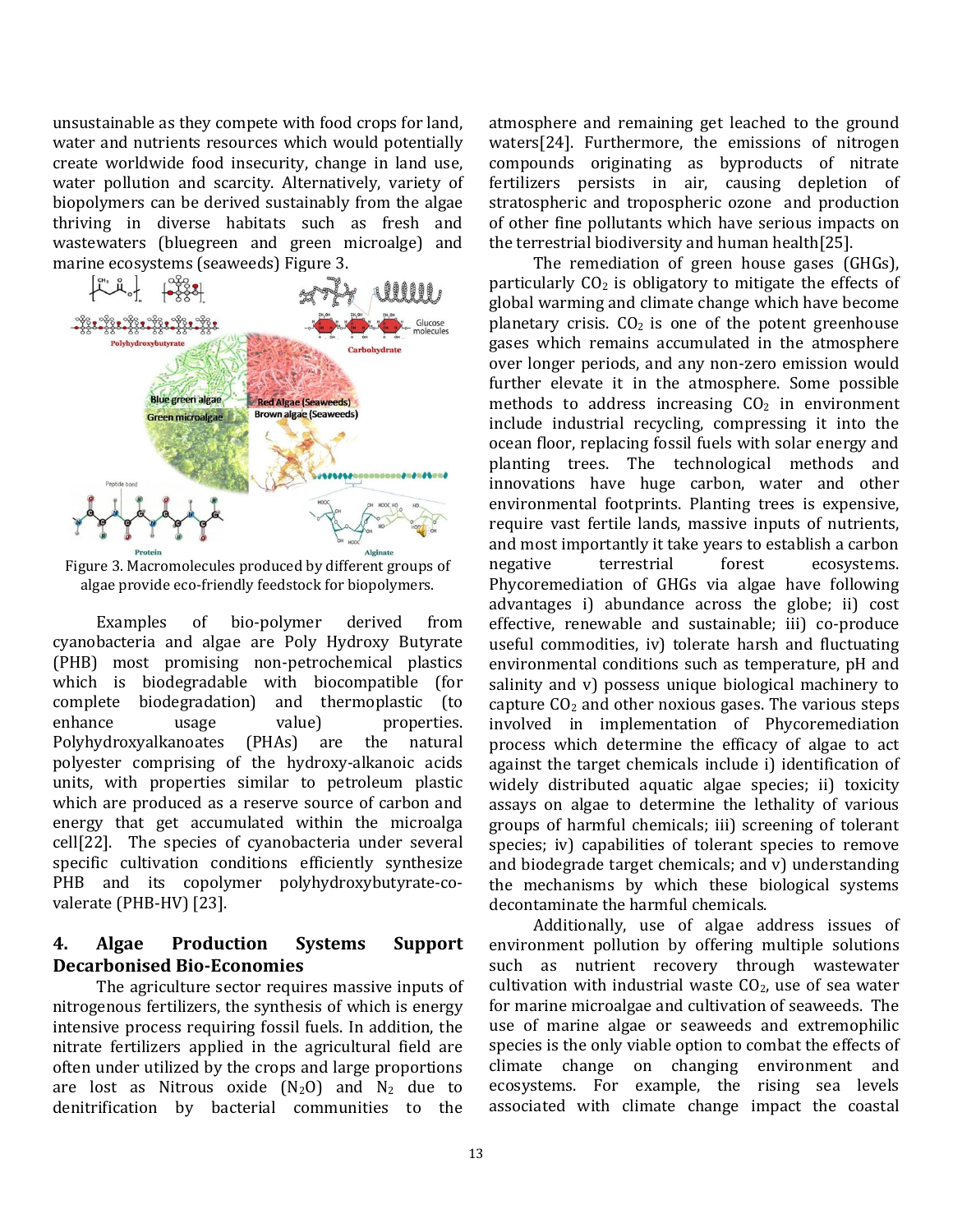ecosystems due to salinity intrusions which degrade the freshwater ecosystems and decline the coastal productivities of both plants and aquaculture.

A group of microalgae species belonging to the genus *Dunaliella* have significant roles to play in addressing environment issues due to their unique characteristic of adapting different and harsh habitats. For example *D. Salina* a high light and low temperature tolerant specie form important phytoplankton communities in hypersaline and marshy environments. Another specie called *D. acidophila* flourish in environments with pH as low as 0-1[26].

In general, the use of open microalgae production systems offer economical, less energy intensive and sustainable green solution to overcome multiple environmental issues related to water and air pollution. The bioremediation approach which include both microbial (bacteria and fungi based) and phycoremediation (algae based) is the only eco-friendly option for wastewater treatment that can mitigate various environment impacts of water pollution such as eutrophication, loss of agriculture nutrients, deterioration of water quality in aquifers including groundwater and loss of biodiversity due to xenobiotics.

In bioremediation process, the microorganisms mineralise and detoxify complex chemicals via conversion into simple inorganic molecules such as  $CO<sub>2</sub>$ , CH<sup>4</sup> and remediated water. The municipal wastewaters which comprises of many hazardous organic waste and inorganic nutrient compounds of nitrogen and phosphorous can be treated in specifically designed open ponds. After the removal of large debris and floating matter through bar screening and primary settling tank, the sewage is pumped into the waste stabilization ponds system which comprises of anaerobic and facultative ponds. These large artificial lagoons or basins are cost-effective, reliable and easy to operate bioremediation systems in which raw sewage is treated through natural process involving bacteria and algae. The photosynthetic oxygen generated by algae is consumed by aerobic bacteria which oxidise the organic waste into inorganic nutrients including  $CO<sub>2</sub>$  for uptake by the algae counterparts[27]. The symbiotic association between bacteria and algae is exploited in efficient wastewater treatment process. The hydraulic retention time in synergistically operated facultative ponds is high due to slow treatment involving natural processes. Once the wastewater is sufficiently treated in facultative ponds, the water gets pumped into the high rate algal ponds where algae assimilate inorganic

nutrients (N, P) and further breakdown the dissolved organic matter to provide secondary and tertiary treatment process [28]. The reclaimed water is reused in aquaponics to simultaneously generate food crops and aquaculture produce [Figure 4](#page-5-0).



<span id="page-5-0"></span>Figure 4. Diagram showing integrated secondary biotreatment process for municipal wastewaters. The phycoremediated water is reused in aquaponics to support circular bio-economy at regional level.

## **4.1. Removal of pollutants**

The pollutants from wastewaters are removed by algae through various strategies such as biosorption, bioaccumulation, biocoagulation and bioconversion. For the biosorption by algae, the biomass is immobilized or embedded in biopolymers obtained from seaweeds such as carrageenan and alginate. The biosorbents obtained from brown macroalgae namely *Sargassum* sp. contain carboxyl and hydroxyl groups in the alginates obtained from cell walls which act as pollutant binding sites for the ion-exchange mediated removal process [29].Various functional groups such as sulphated polysaccharides, carbohydrates and fibril matrix [30] of the algal cell walls complexed with heavy metals to form organometallic compounds and thus reduce the concentration of metal ions in the water [31]. The diatom species namely *Aulocosera granulate*, *Nitzschia*  spp., *Ulnaria ulna*, *Pinnularia*, *Gomphonema psuedoaugur* and members of Cymbellales and Naviculales show high tolerance to the heavy metals and thus show significant adsorption [31]. The domestic sewage also contains many pharmaceutical by-products including commonly used pain relief drugs. The biomass of cyanobacteria specie *Synechocystis* sp. and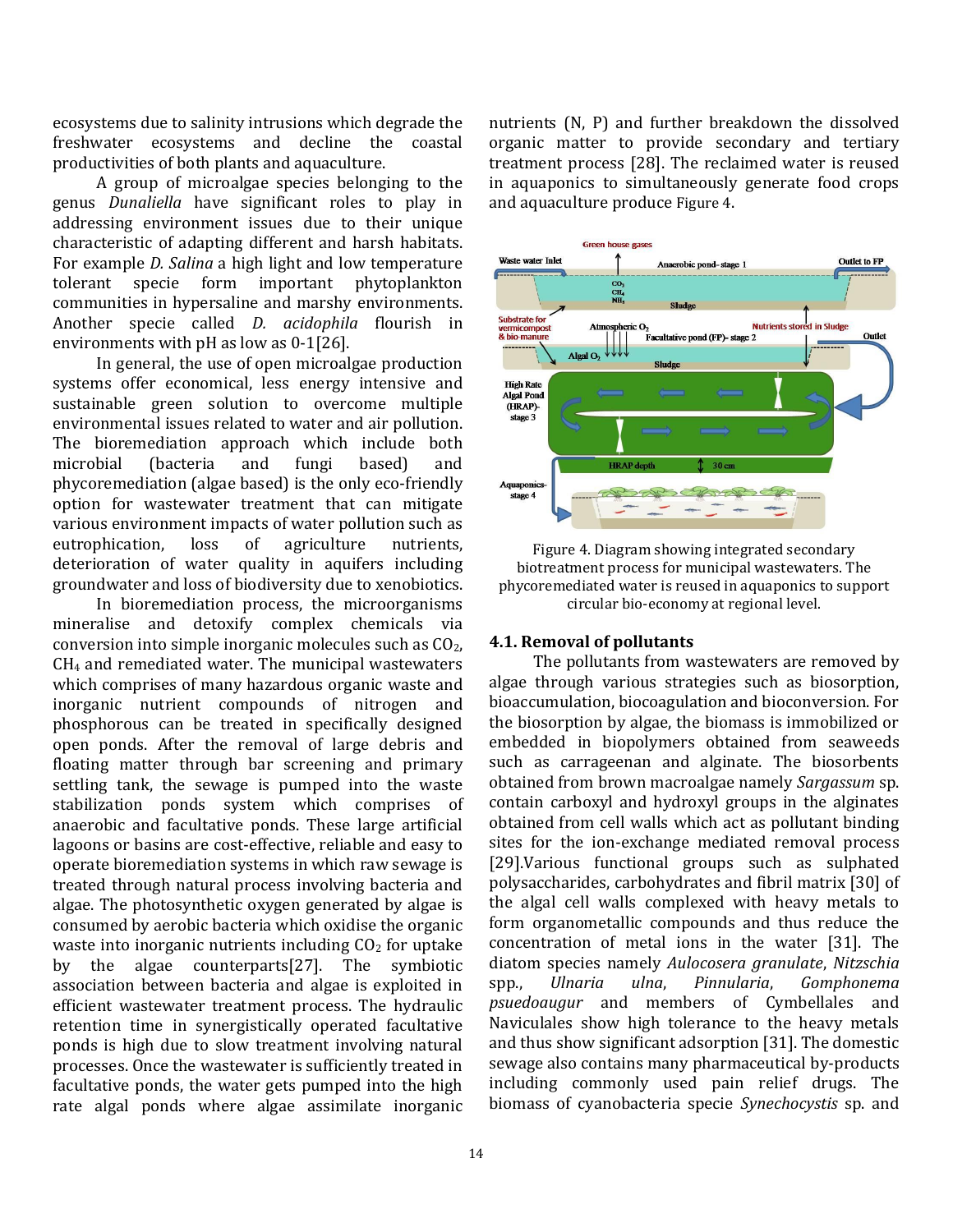green microalga *Scenedesmus* sp. show removal capabilities for diclofenac from water via biosorption [30].

Another way in which the pollutant is removed by algae is through bioaccumulation of toxic metals and ions. The toxic pollutant ions form complex structures with algal cell membranes and cause structural damage and physiological changes in algal cells. Bioaccumulation of toxic metals in algal cells initiate cascade of events which involve the production of reactive oxygen species, inhibition of chlorophyll production, reduce cell growth and lipid accumulation [29]. During heavy metal shock, algae produce proline within their cells to improve their tolerance and detoxification abilities [31].

Algae have abilities to adapt to various anthropogenic environments. For example, algae possess repertoire of enzymes such as azo reductase, laccase and polyphenol oxidase for the biodegradation of dyes present in the wastewaters [29].

#### **4.2. Algae bioproducts to support circular economy**

Algae possess mosaic genomes which they have acquired from diverse group of organisms including non-photosynthetic organisms and heterotrophic bacteria. Their genomes are unique blueprints that code vast variety of enzymes, molecules and compounds some of which have been exploited; yet the copious bio wealth remain to be tapped. Some of the compounds synthesised by algae enable them to adapt to a variety of environmental perturbations such as nutrient starvation, oxidative, heavy metals and temperature stresses and desiccation. Algae accumulate various useful compounds that are being exploited for making eco-friendly products to reduce the anthropogenic environment footprints [Figure 5](#page-6-0). Most of the algal derived products can be obtained from the integrated wastewater treatment and algal production systems such as HRAPs.



<span id="page-6-0"></span>Figure 5. Algae are renewable and sustainable resource for various types of eco-friendly products.

## **5. Advanced Photo-Decontamination of Pollutants Using Microalgae**

The over use of pharmaceutical products particularly the antibiotics and the insufficient waste management leads to uncontrolled discharge in environment which alters the metabolic functioning of the biotic communities in aquatic ecosystems. The second route of their discharge is through feces and urine of drug administered animals and livestock in the soil environment. The high levels of antibodies due to poor water management practices are leading to increased multidrug resistance in various disease causing microbes. Due to high structural complexities, stability and poor biodegradability of these drugs, their removal from environment is crucial and complicated. It is challenging to find suitable adsorbents and efficient photo catalysts that aid in the removal of these antibiotic drugs from the aquatic environments.

Sunlight presents the most abundant natural source of photonic energy and ultraviolet radiations which must be exploited for the photo-decontamination of toxic pollutants. The photosynthetic algae act as molecular bio-factories that synthesize and release organic acids and chlorophyll in their environments. These organic compounds further absorb photons to generate active radicals in the photo-decontamination process. The efficiency of this process can further be enhanced using bio-nanno hybrid systems in which a bloom forming (fast growing, competitive specie) cyanobacterium specie such as *Microcystis aeruginosa* is coated onto the Polyacrylonitrile  $(PAN)/TiO<sub>2</sub>/Ag$  to form green nanofiber mats [32]. Such hybrid systems display synergistic enhancement in the photocatalytic degradation of antibiotics such as tetracycline and heavy metals like Cr (VI) [32].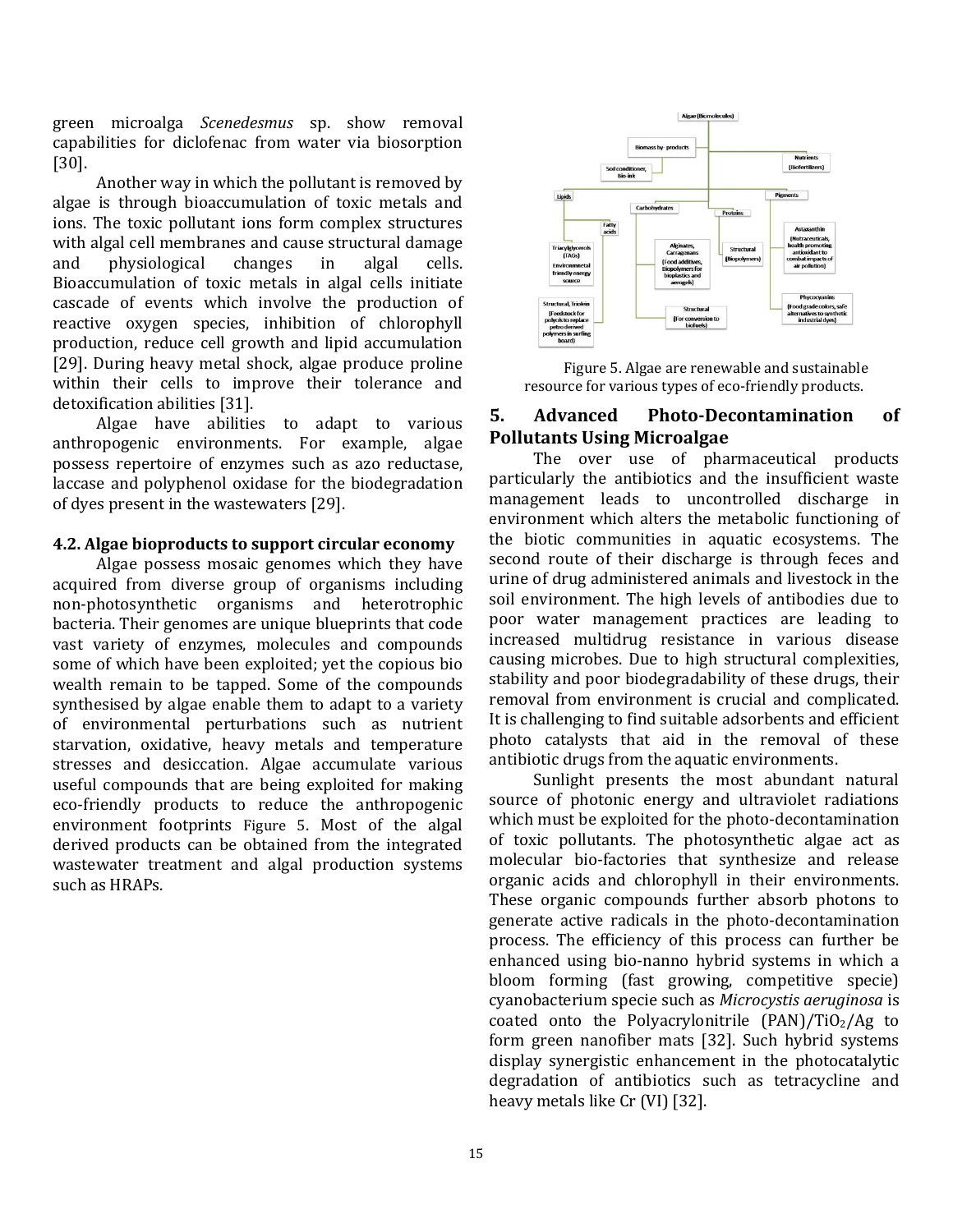## **6. Conclusions**

Globally, the economies rely on energy intensive agriculture and industrial production systems to address the raising demands of overpopulation. Further, the demographic changes are affecting the consumption pattern and living standards which implies that the demands for industrial products are expanding rapidly. For example, the changing dietary habits of many populations around the globe are leading to unsustainable expansion of the livestock and aquaculture. The rapid urbanization and reduction in subsistence farming is changing land use which accounts for loss of natural habitats those play significant roles in providing the ecological services. The industrialised agriculture and livestock sectors accounts for huge water footprint (WF) globally including grey WF which only take into account the leaching and run-off nitrogen fertilizers. The emerging organic soil and water pollutants from all sectors of the economy along with the increasing atmospheric  $CO<sub>2</sub>$ concentrations have created havoc and need immediate fixing. We are pressed with time and conventional resources to achieve sustainable technological advancements and must rely on thorough implementation of biological mitigation technologies.

The conventional techniques such as photo- and electrochemical decomposition are expensive, difficult to scale up, rely on non-renewable resources and are often associated with secondary pollution. Comparatively, the bioremediation is environmentally safe and sustainable option. The diverse photosynthetic algae which perform fundamental ecological functions namely primary production, energy flow and, nutrient cycling offer renewable solutions for recovering inorganic nutrients, capturing and storing  $CO<sub>2</sub>$  and ecorestoration through degradation of toxic chemicals. Aquatic algae show high adsorption capacity, intracellular accumulation and decontamination capabilities for large variety of emerging pollutants.

Combined use of high  $CO<sub>2</sub>$  flue gas and nutrient laden industrial and domestic wastewaters for microalgae farming with co-production of revenue generating bio-products is the only sustainable win-win solution to reduce the global carbon and water footprints. Most importantly, the use of algae in mitigating various kinds of pollutants including fertilizers, pesticides, heavy metals, polycyclic hydrocarbons, phenols, and  $CO<sub>2</sub>$  reduces the carbon

footprints with potential to generate useful bioproducts and natural alternatives to the fossil fuel derivatives.

Phycoremediation is ecosystem friendly method that reduces the plastic pollution and overcome the invasive dispersal of otherwise pathogenic and toxin producing microbes involved with the biodegradation process. This has important implications as invasive pathogenic plastic colonising microbial populations producing endotoxins can have adverse effects via the aquatic food web and food chain that ultimately impact human health. Furthermore, the intensity of global food and water scarcity crisis can be de-escalated by revolutionizing the scope of services offered by widespread diversity of algal resources in forms of super food, livestock feed, nutrient supplements and reclamation of the grey waters that simultaneously reduce production associated water footprints.

#### **References**

- [1] K. A. Hughes, D. A. Cowan, and A. Wilmotte, "Protection of Antarctic microbial communities – 'out of sight, out of mind,'" *Front. Microbiol.*, vol. 6, 2015, Accessed: May 06, 2022. [Online]. Available: https://www.frontiersin.org/article/10.3389/fmicb.2015 .00151
- [2] C. A. Nobre, G. Sampaio, L. S. Borma, J. C. Castilla-Rubio, J. S. Silva, and M. Cardoso, "Land-use and climate change risks in the Amazon and the need of a novel sustainable development paradigm," *Proc. Natl. Acad. Sci.*, vol. 113, no. 39, pp. 10759–10768, Sep. 2016, doi: 10.1073/pnas.1605516113.
- [3] K. A. Selkoe *et al.*, "A map of human impacts to a 'pristine' coral reef ecosystem, the Papahānaumokuākea Marine National Monument," *Coral Reefs*, vol. 28, no. 3, pp. 635–650, Sep. 2009, doi: 10.1007/s00338-009-0490-z.
- [4] I. Rykowska and W. Wasiak, "Research trends on emerging environment pollutants – a review," *Open Chem.*, vol. 13, no. 1, Jan. 2015, doi: 10.1515/chem-2015-0151.
- [5] V. Geissen *et al.*, "Emerging pollutants in the environment: A challenge for water resource management," *Int. Soil Water Conserv. Res.*, vol. 3, no. 1, pp. 57–65, Mar. 2015, doi: 10.1016/j.iswcr.2015.03.002.
- [6] F. L. Hellweger, R. M. Martin, F. Eigemann, D. J. Smith, G. J. Dick, and S. W. Wilhelm, "Models predict planned phosphorus load reduction will make Lake Erie more toxic," *Science*, vol. 376, no. 6596, pp. 1001–1005, May 2022, doi: 10.1126/science.abm6791.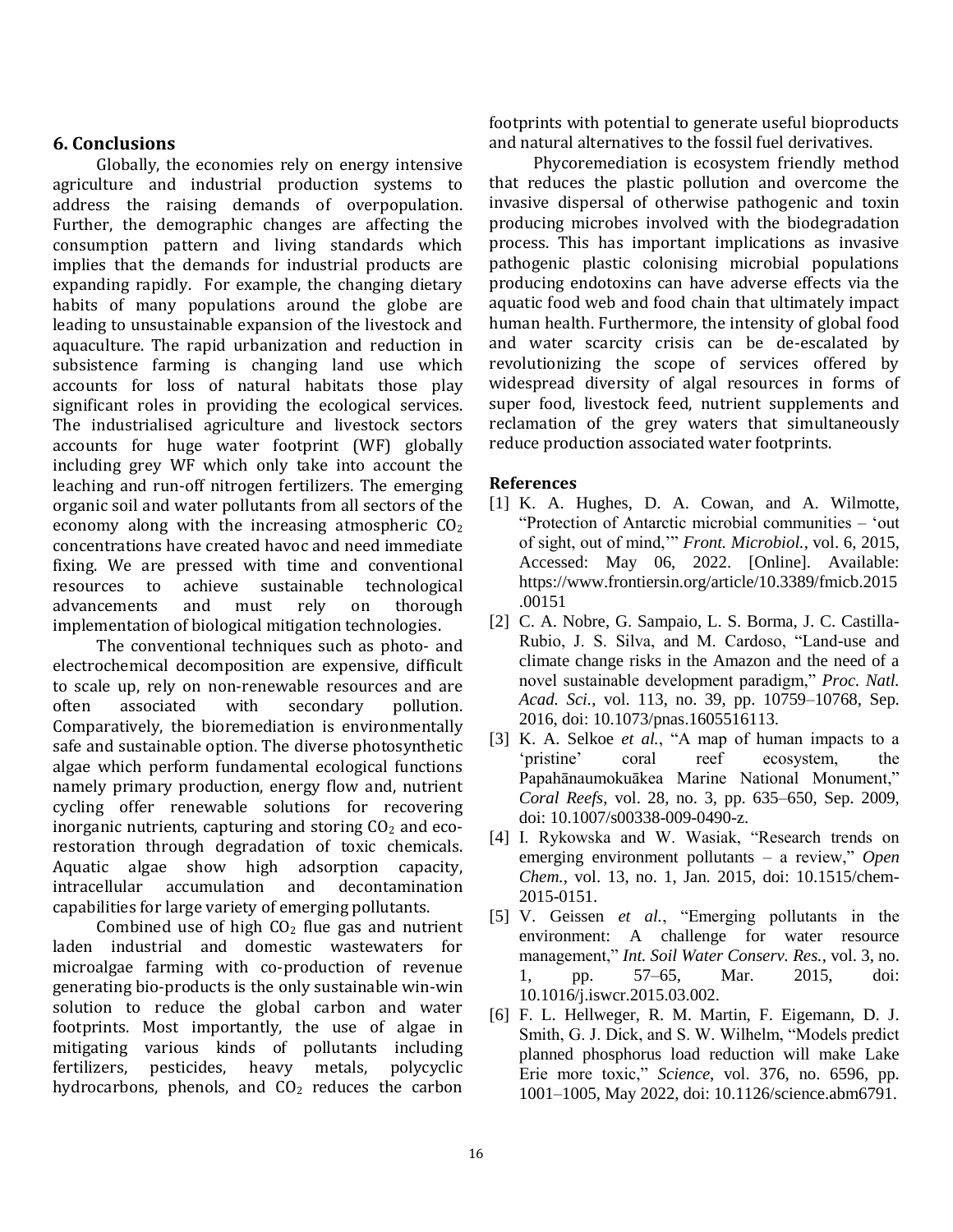- [7] Y. He *et al.*, "Antibiotic resistance genes from livestock waste: occurrence, dissemination, and treatment," *Npj Clean Water*, vol. 3, no. 1, Art. no. 1, Feb. 2020, doi: 10.1038/s41545-020-0051-0.
- [8] "Persistent organic pollutant emissions European Environment Agency." https://www.eea.europa.eu/data-andmaps/indicators/eea32-persistent-organic-pollutantpop-emissions-1/assessment-10 (accessed May 06, 2022).
- [9] R. Duran and C. Cravo-Laureau, "Role of environmental factors and microorganisms in determining the fate of polycyclic aromatic hydrocarbons in the marine environment," *FEMS Microbiol. Rev.*, vol. 40, no. 6, pp. 814–830, Nov. 2016, doi: 10.1093/femsre/fuw031.
- [10]D. Ghosal, S. Ghosh, T. K. Dutta, and Y. Ahn, "Current State of Knowledge in Microbial Degradation of Polycyclic Aromatic Hydrocarbons (PAHs): A Review," *Front. Microbiol.*, vol. 7, 2016, Accessed: May 10, 2022. [Online]. Available: https://www.frontiersin.org/article/10.3389/fmicb.2016 .01369
- [11]A. Manna and C. Amutha, "Early maturation and liver necrosis in the fingerling stage of Oreochromis mossambicus due to BPA can cause an ecological imbalance," *RSC Adv.*, vol. 8, no. 23, pp. 12894– 12899, 2018, doi: 10.1039/C7RA11432J.
- [12]B. J. Stillwater, A. C. Bull, D. F. Romagnolo, L. A. Neumayer, M. G. Donovan, and O. I. Selmin, "Bisphenols and Risk of Breast Cancer: A Narrative Review of the Impact of Diet and Bioactive Food Components," *Front. Nutr.*, vol. 7, 2020, Accessed: May 05, 2022. [Online]. Available: https://www.frontiersin.org/article/10.3389/fnut.2020.5 81388
- [13]A. R. Bagheri, N. Aramesh, F. Sher, and M. Bilal, "Covalent organic frameworks as robust materials for mitigation of environmental pollutants," *Chemosphere*, vol. 270, p. 129523, May 2021, doi: 10.1016/j.chemosphere.2020.129523.
- [14]P. Bhatt, G. Bhandari, and M. Bilal, "Occurrence, toxicity impacts and mitigation of emerging micropollutants in the aquatic environments: Recent tendencies and perspectives," *J. Environ. Chem. Eng.*, vol. 10, no. 3, p. 107598, Jun. 2022, doi: 10.1016/j.jece.2022.107598.
- [15]H. Eom, M. Park, A. Jang, S. Kim, and S.-E. Oh, "A simple and rapid algal assay kit to assess toxicity of heavy metal-contaminated water," *Environ. Pollut.*,

vol. 269, p. 116135, Jan. 2021, doi: 10.1016/j.envpol.2020.116135.

- [16]J. Barros and S. Seena, "Plastisphere in freshwaters: An emerging concern," *Environ. Pollut.*, vol. 290, p. 118123, Dec. 2021, doi: 10.1016/j.envpol.2021.118123.
- [17] K. L. Dudek, B. N. Cruz, B. Polidoro, and S. Neuer, "Microbial colonization of microplastics in the Caribbean Sea," *Limnol. Oceanogr. Lett.*, vol. 5, no. 1, pp. 5–17, 2020, doi: 10.1002/lol2.10141.
- [18] I. L. Smith, T. Stanton, and A. Law, "Plastic habitats: Algal biofilms on photic and aphotic plastics," *J. Hazard. Mater. Lett.*, vol. 2, p. 100038, Nov. 2021, doi: 10.1016/j.hazl.2021.100038.
- [19]R. Vimal Kumar, G. R. Kanna, and S. Elumalai, "Biodegradation of Polyethylene by Green Photosynthetic Microalgae," *J. Bioremediation Biodegrad.*, vol. 08, no. 01, 2017, doi: 10.4172/2155- 6199.1000381.
- [20]P. Bhuyar *et al.*, "Evaluation of Microalgae's Plastic Biodeterioration Property by a Consortium of Chlorella sp. and Cyanobacteria sp.," *Environ. Res. Eng. Manag.*, vol. 77, no. 3, Art. no. 3, Sep. 2021, doi: 10.5755/j01.erem.77.3.25317.
- [21]E. Sanniyasi, R. K. Gopal, D. K. Gunasekar, and P. P. Raj, "Biodegradation of low-density polyethylene (LDPE) sheet by microalga, Uronema africanum Borge," *Sci. Rep.*, vol. 11, no. 1, Art. no. 1, Aug. 2021, doi: 10.1038/s41598-021-96315-6.
- [22]M.-H. Jau *et al.*, "Biosynthesis and mobilization of poly(3-hydroxybutyrate) [P(3HB)] by Spirulina platensis," *Int. J. Biol. Macromol.*, vol. 36, no. 3, pp. 144–151, Aug. 2005, doi: 10.1016/j.ijbiomac.2005.05.002.
- [23]L. Sharma, A. Kumar Singh, B. Panda, and N. Mallick, "Process optimization for poly-beta-hydroxybutyrate production in a nitrogen fixing cyanobacterium, Nostoc muscorum using response surface methodology," *Bioresour. Technol.*, vol. 98, no. 5, pp. 987–993, Mar. 2007, doi: 10.1016/j.biortech.2006.04.016.
- [24]C. Asoegwu *et al.*, "A Review on the Role of Biofertilizers In Reducing Soil Pollution and Increasing Soil Nutrients," Oct. 2020.
- [25]W. de Vries, "Impacts of nitrogen emissions on ecosystems and human health: A mini review," *Curr. Opin. Environ. Sci. Health*, vol. 21, p. 100249, Jun. 2021, doi: 10.1016/j.coesh.2021.100249.
- [26]H. Çelebi, T. Bahadır, İ. Şimşek, and Ş. Tulun, "Use of Dunaliella salina in Environmental Applications.," in *Proceedings of 1st International Electronic*